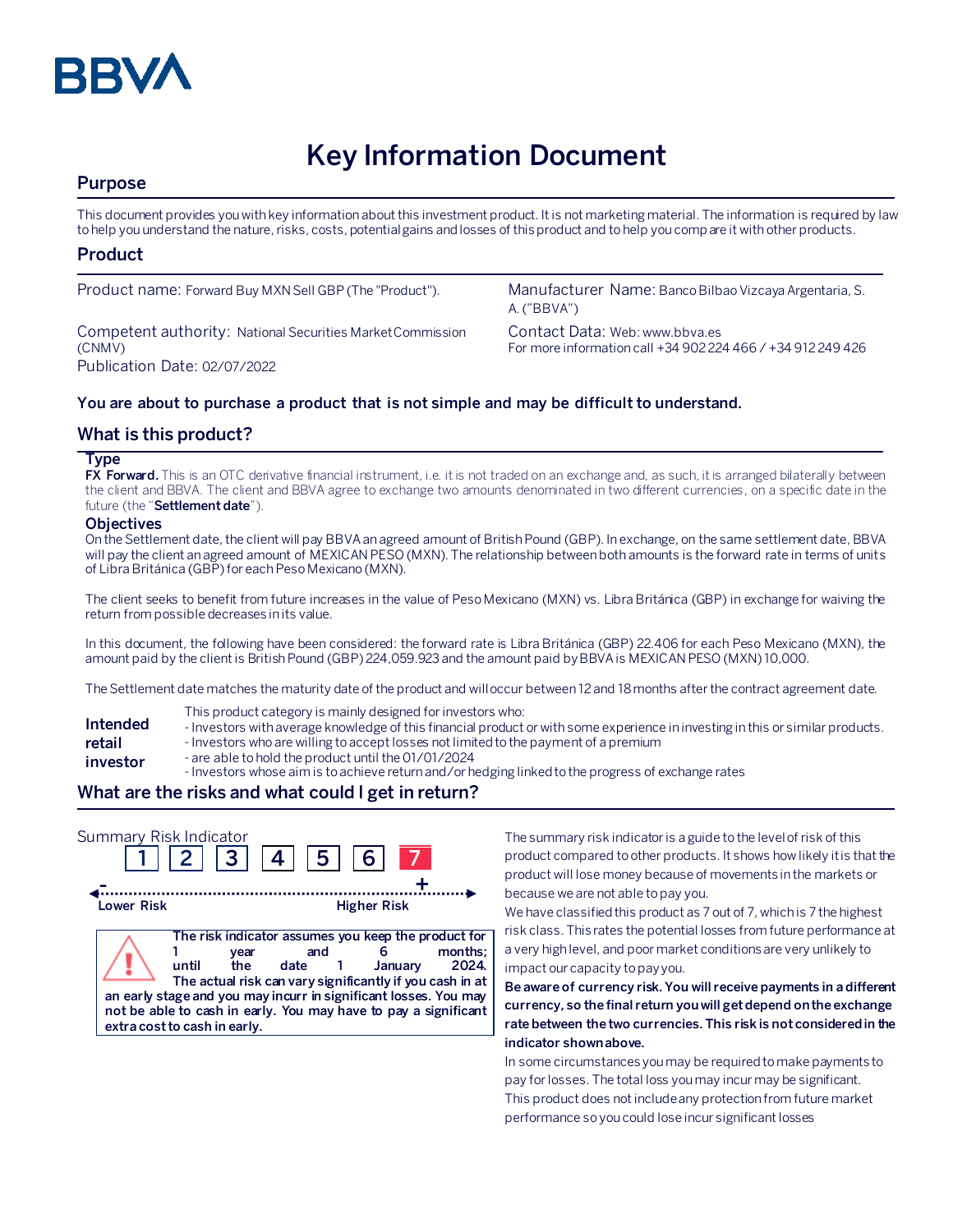#### Performance Scenarios

Market developments in the future cannot be accurately predicted. The scenarios shown are only an indication of some of the p ossible outcomes based on recent returns. Actual returns could be lower.

| Nominal Amount MXN 200,000 |                                            |             |                                       |
|----------------------------|--------------------------------------------|-------------|---------------------------------------|
| <b>Scenarios</b>           |                                            | 1 year      | 1 year and 6 months final<br>maturity |
| Stress scenario            | What you might get back or pay after costs | MXN-152.248 | MXN-41.412                            |
|                            | Loss over nominal amount each year         | $-76.12\%$  | $-14.29\%$                            |
| Unfavourable<br>scenario   | What you might get back or pay after costs | MXN-7.507   | MXN-14.835                            |
|                            | Loss over nominal amount each year         | $-3.75%$    | $-4.99\%$                             |
| Moderate<br>scenario       | What you might get back or pay after costs | MXN 10,433  | MXN 20.299                            |
|                            | Loss over nominal amount each year         | 5.22%       | 6.64%                                 |
| Favourable<br>scenario     | What you might get back or pay after costs | MXN 25.250  | MXN 50.058                            |
|                            | Loss over nominal amount each year         | 12.62%      | 16.01%                                |

This table shows the money you could get back or pay over the next 1 year and 6 months, under different scenarios, assuming a Nominal Value of MXN 200,000.The scenarios shown illustrate how your Nominal Amount could perform. You can compare them with the s cenarios of other products.The scenarios presented are an estimate of future performance based on evidence from the past on how the value of this investment Nominal Amount varies, and are not an exact indicator. What you get will vary depending on how the market performs and how long you keep the Nominal Amount/product.

The stress scenario shows what you might get back or pay in extreme market circumstances, and it does not take into account the situation where we are not able to pay you. The figures shown include all the costs of the product itself, and includes the costs of your advisor or distributor. The figures do not take into account your personal tax situation, which may also affect how much you get back.

## **What happens if BBVA is unable to pay out?**

The customer would suffer a financial loss. In addition, this product is not covered by the Deposit Guarantee Fund for Financial Institutions or any other guarantee system or guarantor.

In the event of the resolution of BBVA (the process that would apply if BBVA were unviable or if it were foreseeable that it would become unviable in the near future and for reasons of public interest and financial stability it is necessary to avoid it going bankrupt), this product could be converted into shares or the payment obligations undertaken by BBVA to the customer could be reduced and the customer could therefore suffer losses.

#### **What are the costs?**

The Reduction in Yield (RIY) shows what impact the total costs you pay will have on the performance of the product. The total costs take into account one-off, ongoing and incidental costs

The amounts shown here are the cumulative costs of the product itself, for three different holding periods. They include potential early exit penalties. The figures assume a Nominal Value of 200,000 MXN. he figures are estimates and may change in the future.

#### **Costs Over Time**

| Nominal Amount MXN 200,000      |                          |                                                                                       |
|---------------------------------|--------------------------|---------------------------------------------------------------------------------------|
| <b>Scenarios</b>                | If you exit after 1 year | If you cash in at the end of the<br>recommended holding period 1 year<br>and 6 months |
| Total costs                     | MXN 4.145.79             | MXN 2.148.70                                                                          |
| Impact on return (RIY) per year | $2.07\%$                 | $0.71\%$                                                                              |

Composition of costs

The table below shows:

- the impact each year of the different types of costs on the performance of the product at the end of the recommended holding period;
- the meaning of the different cost categories.

| This table shows the impact on return per year |             |       |                                                                                                                                                                                   |
|------------------------------------------------|-------------|-------|-----------------------------------------------------------------------------------------------------------------------------------------------------------------------------------|
| One-off<br>costs                               | Entry costs | 0.71% | The impact of the costs you pay when entering your investment. The impact of the costs already<br>included in the price. This includes the costs of distribution of your product. |